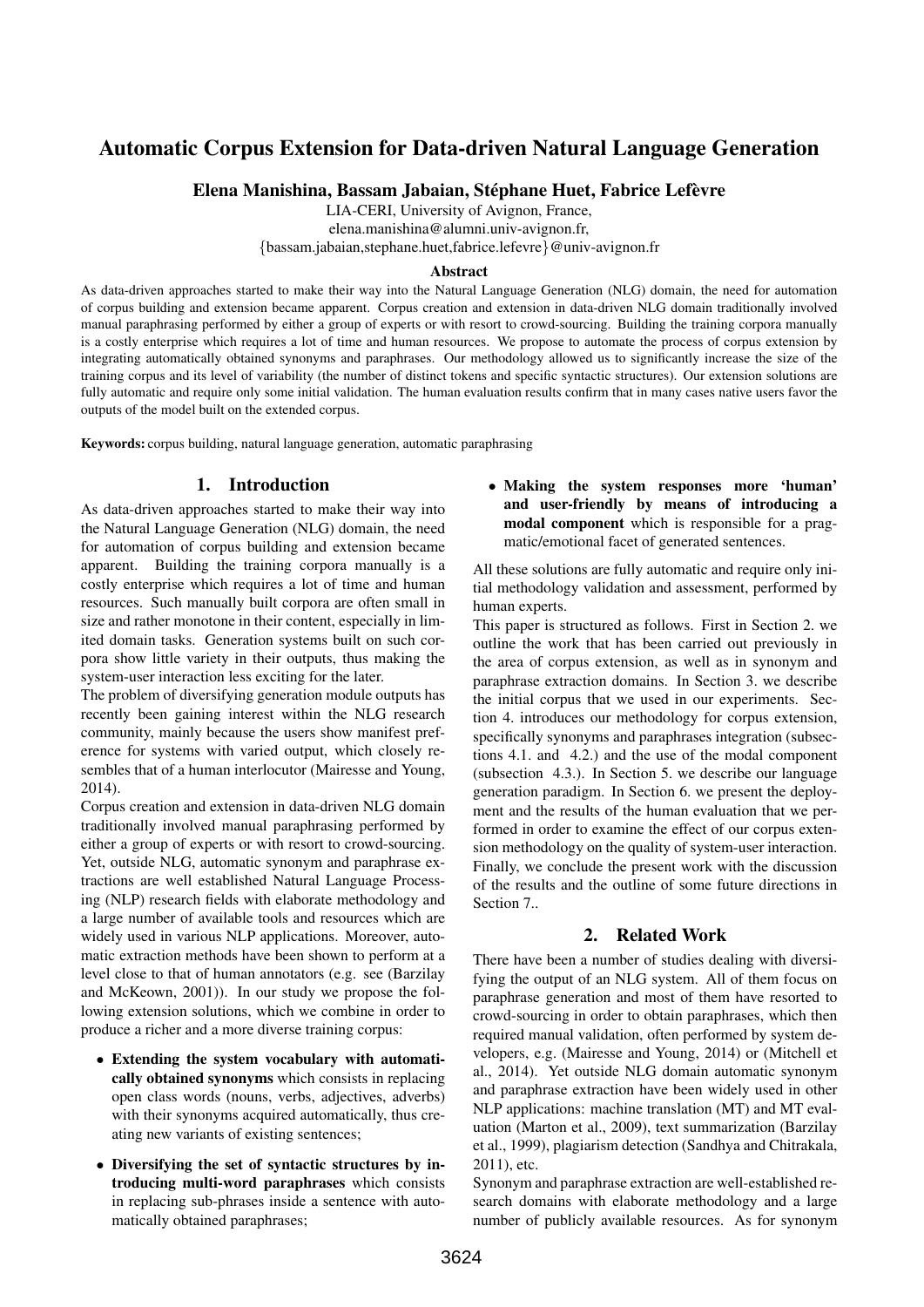extraction, various paradigms have been proposed and studied. They can be divided into two major classes: rulebased and data-driven. Rule-based methods generally use a knowledge base, a lexical ontology or a dictionary as a source of synonyms and semantically related words. In data-driven scenario synonyms are extracted directly from a corpus, e.g. (Van der Plas and Tiedemann, 2006). This methodology is appealing as it does not require human expertise, nor any particular ontology or database. Also various distributional similarity approaches have been explored (Freitag et al., 2005).

As for paraphrases, a variety of approaches have been tested including extracting paraphrases from multiple translations of the same source text (Barzilay and McKeown, 2001) (parallel corpus approach), using monolingual comparable corpora (Wang and Callison-Burch, 2011), aligning several dictionary definitions of the same term to extract paraphrases (Murata et al., 2005), etc.

Concerning the modal component, to our knowledge, there have been no studies that investigate extending the NLG model with an emotional component having a specific lexical realization. This problem is usually treated from an Artificial Intelligence perspective and not a linguistic one; thus, sentiment transmission is reduced to mimics, gestures and voice pitch modifications (prosody). In our study we cast the problem of modality as a linguistic or rather an NLP problem, as sentiments may have a lexical and in part a syntactic realization.

## 3. Building a Basic Corpus from Existing **Resources**

To create an initial corpus for our study we used the data collected for the TownInfo project (Young et al., 2010). This project uses a template-based generation paradigm, where templates represent the mappings between given semantic realizations and model output sentences in a natural language.

In the semantic formalism used in the TownInfo project each dialog act is represented by a dialog act type (a socalled semantic frame: *inform*, *negate*, etc.) and a set of semantic concepts in the form of key-value pairs. We employed the set of templates used in the template-based NLG module and the database of possible values (see Figure 1) to build a basic training corpus with the goal to test our extension methodology on this corpus later on. Thus the training sentences were created from the templates by replacing the variables (names, dates and numbers) with the values from the database.

DA template:

*inform(name=X, type=Y, area=Z, food=W)*  $\Rightarrow$  *X* is a *Y* in *Z* serving *W* food. ⊗

Values: *bar metropol, bar, north, french*

Utterance: *Bar Metropol is a bar in the north part of town serving French food.*

⇓

The corpus obtained that way is relatively small (several thousand sentences) and it consists of repetitive uniform sentences with very limited vocabulary and low variability in syntactic structures (see Table 1 for detailed statistics). At the same time it represents a solid base for further extension.

| General           |       |
|-------------------|-------|
| Size in words     | 34283 |
| Size in sentences | 3151  |
| Number of tokens  | 486   |
| Tokens            |       |
| - nouns           | 219   |
| - verbs           | 109   |
| - adjectives      | 80    |
| - adverbs         | 58    |

Table 1: Corpus statistics before extension.

### 4. Extension Solutions: Methodology

### 4.1. Integrating Synonyms

We start off by creating new sentences via integrating synonyms. Synonyms are words that denote the same semantic concept and are interchangeable in different contexts<sup>1</sup>:

> Ref.: They serve Italian food. Syn1: They offer Italian food.

We aim at creating new sentences for the training corpus by means of replacing open class (non-functional) words with their synonyms in existing ones. In general, phrases where words are replaced with their synonyms can be regarded as paraphrases, for example:

> It is a nice bar serving Russian food It is a lovely bar offering Russian food

Such synonym-based paraphrases are easier to obtain than large-scale multi-word paraphrases and they have less possibility of being grammatically incorrect or dis-fluent. For our task we adopt two different methods for synonym extraction: an ontology-based method and the approach based on word-to-word parallel corpus alignment described in (Bannard and Callison-Burch, 2005). Ontology-based methods remain the most reliable, as they consist in retrieving synonym which have already been designated as such by human experts. Corpus-based synonym extraction method consists in retrieving aligned pairs of words from a bi-directional word-aligned parallel corpus. Matching pairs extracted from both target-source and source-target directions are considered to be synonyms.

Corpus-based methods (like the one used by Bannard and Callison-Burch) despite their appeal as 'fully autonomous' do not achieve the precision of ontology-based methods, though the recall is much higher. At the same time ontologies are often limited to a specific domain and a particular language. In order to balance precision and recall we combine an ontology-based and a corpus-based methods.

Figure 1: Dialog act example.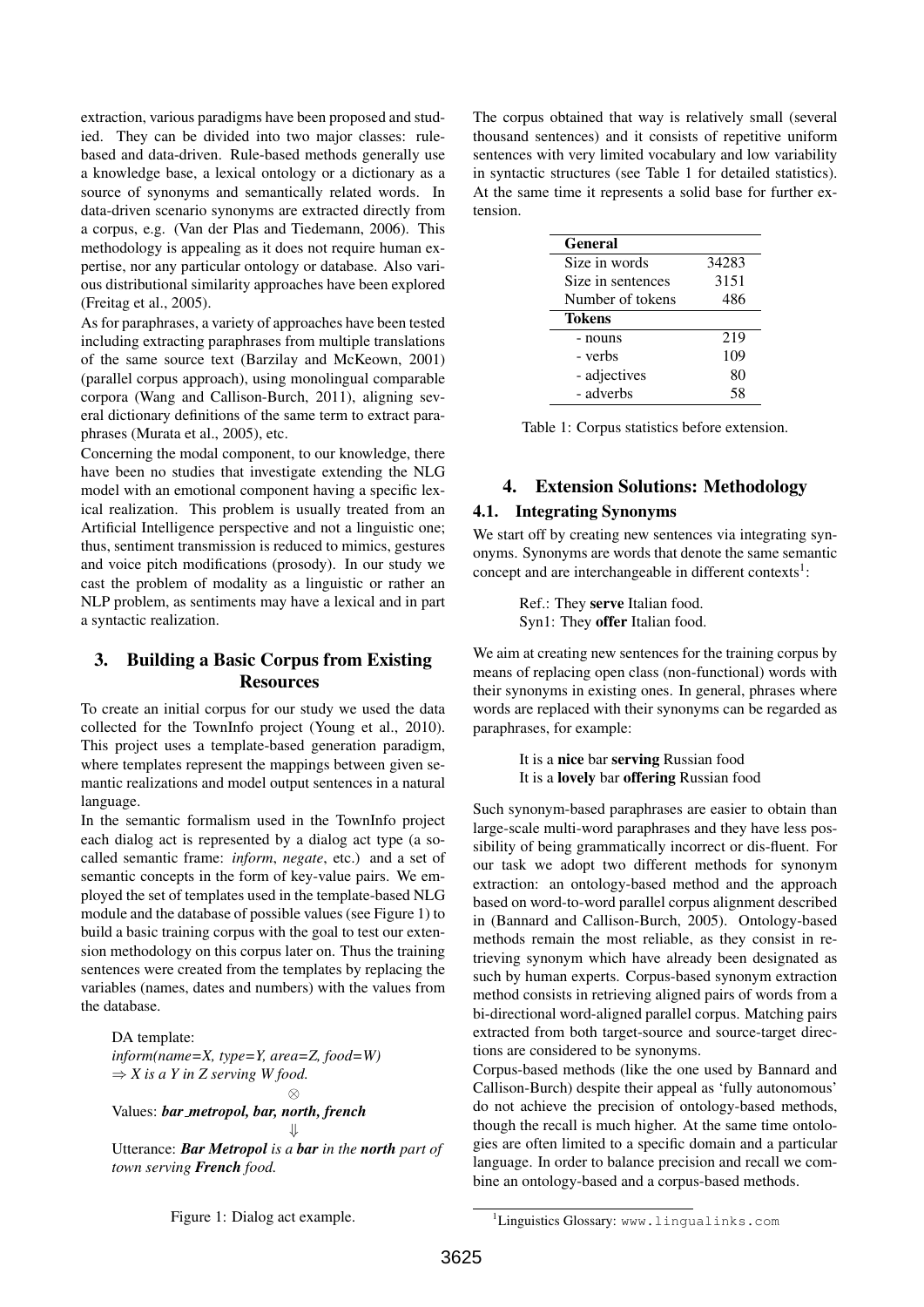| Ref:     | OK, 10 pounds per <b>person</b>        | and they play <b>ethnic</b> music     |
|----------|----------------------------------------|---------------------------------------|
| Syn1:    | OK, 10 pounds per man                  | and they play <b>folk</b> music       |
| $Syn2$ : | OK, 10 pounds per human                | and they play <i>indigenous</i> music |
| Syn3:    | OK, 10 pounds per individuum           | and they play <b>national</b> music   |
| Syn4:    | OK, 10 pounds per head                 | and they play <b>local</b> music      |
| Ref:     | $OK$ a hotel in any <b>price</b> range | Chez Sergu serves Chinese food        |
| Syn1:    | OK a hotel in any monetary value range | Chez Sergu serves Chinese cuisine     |
| $Syn2$ : | OK a hotel in any cost range           | Chez Sergu serves Chinese nutrient    |
| Syn3.    | OK a hotel in any <b>value</b> range   | Chez Sergu serves Chinese dishes      |
| Syn4:    |                                        | Chez Sergu serves Chinese meal        |

Table 2: New training examples built with synonyms (before filtering).

#### 4.1.1. Extracting Synonyms from Wordnet

For the ontology-based method we used a publicly available Wordnet ontology (Fellbaum, 1998). Wordnet is very well suited for our task as its structure allows for a precise and controllable synonym identification.

Words in Wordnet are grouped into sets of cognitive synonyms (synsets); synset is an abstract representation of a specific meaning of the concept; each synset is represented by a set of lemmas, i.e. words describing a specific meaning of a given concept.

We start with selecting words in our corpus to be replaced with potential synonyms. The candidate words must belong to one of the open grammatical classes (common nouns, verbs, adjectives and adverbs). Each selected word is then regarded as a centroid concept in Wordnet. We extract all lemma names from the first two synonym sets of this concept and replace them for corresponding words in the initial sentence. The number of synsets to be considered was selected based on the assumption that the direct (nonmetaphoric) meanings for each concept are presented before the metaphoric ones; we are mostly interested in the direct meanings.

#### 4.1.2. Extracting Synonyms from the Corpus

The second method requires a substantial general-domain parallel corpus aligned at the word level. We used the French-English version of the Europarl corpus (Koehn, 2005) mainly because of its size, but the corpus pair is not significant as long as one of the languages is the language of the initial NLG corpus. For each designated word, we extract all corresponding translations from the aligned corpus. Then for each distinct target equivalent of a given word, we look for all the aligned counterparts in the source, thus getting different translation of the same target word in the source which we consider to be synonyms. We also keep the number of occurrences for each translation pair; pairs with the number of occurrences less than 2 are dropped.

#### 4.1.3. Filtering the Synonyms

Obviously, not all word pairs obtained the way described in the previous section are valid synonyms (see Table 2). We implement a two-step automatic filtering which is intended to remove, first, non-valid synonym pairs, and second, if some of those pairs made their way into the corpus, to remove incoherent sentences. The newly constructed sentences which passed both filtering steps are added to the final corpus. In practice filtering consists in, first, pruning of the newly created synonym dictionary based on the distributional semantics (DS) similarity scoring, and secondly by calculating n-gram language model (LM) score for each new sentence.

To implement a DS-filtering we generate word vectors for extracted synonyms and their reference words. The word2vec model (Mikolov et al., 2013) is trained on LDC Gigaword 5th edition, the Brown corpus and the English Wikipedia using skip-gram algorithm with a vector size of 300 and a 10-word window. We compare the vectors by calculating pairwise similarities between the reference and synonyms vectors for each set of synonyms. For each set of vectors a threshold is determined by taking the average similarity score for each set. Then we keep the words with vectors sufficiently close to the reference vector and remove the others.

LM-filtering method uses a 5-gram language model built on the Web corpus. N-gram language models are widely used for estimating fluency and validating the output of various NLP systems. It is particularly important for tasks involving generation of phrases in a natural language, such as machine translation and natural language generation. Thus, we calculate an LM score for each newly produced sentence and eliminate the ones with a low score.

#### 4.2. Integrating Paraphrases

The second step in our corpus extension pipeline is automatic extraction and integration of paraphrases for selected contiguous sequences of words. Paraphrases are reproductions of the same meaning having different surface forms. Paraphrases can be viewed as multi-word synonyms as they are interchangeable in the same context. For example:

> Do you like Italian or Chinese food? Would you prefer Italian or Chinese food? Would you rather have Italian or Chinese food?

Our goal is to create new training instances by means of replacing selected subphrases with their paraphrases in existing corpus sentences.

Previous research on paraphrasing for NLG mainly focused on entire utterances, thus making it harder to extract auto-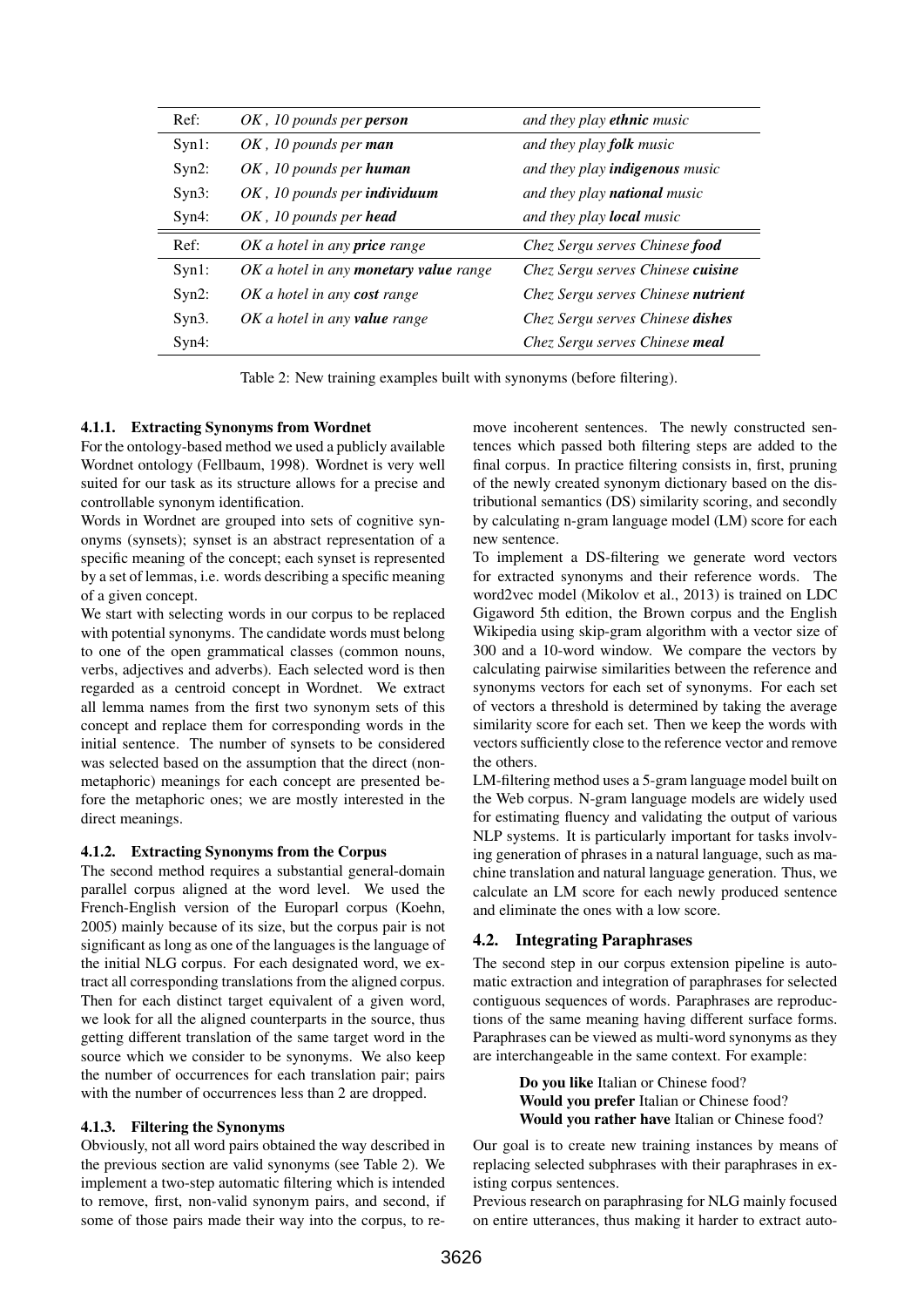⊗modal( *There is no restaurant matching your request* )

*I am sorry, there is no restaurant matching your request*.

⇓

⊗modal( *Do you want Italian or Chinese food?* ) ⇓ *Do you want Italian or Chinese food, I wonder*?

Figure 2: Modal component examples.

matic paraphrases, long sentences being scarce and therefore hard to find in the corpus. In our study we focus on paraphrasing sub-phrases: smaller and more frequently occurring units. We split each sentence into contiguous chunks of different lengths, thus augmenting the odds to find paraphrases for these chunks. This method cannot be used to identify large-scale paraphrases containing gaps. But in our case it is not critical as all phrases to be paraphrased are themselves contiguous chunks of the maximum length of 4 words.

We used the same word-aligned parallel corpus as in the previous section for isolated words. However this time we retrieved contiguous chunks of words consistent with the alignment.

Only the blocks of words which do not contain variables (proper nouns, like hotel names, addresses, etc.) were regarded as sources for potential paraphrases. Each multiword expression was further split into smaller units to get phrases of different lengths in order to extend the coverage. There are several conditions that we apply:

- 1. minimum length of a subphrase is 2
- 2. at least one word should be an open-class word (noun, verb, adjective, adverb) with a single exception of modal verbs (can, may, etc.)
- 3. subphrases are contiguous

To build new corpus instances we replace subphrases with their paraphrases within the original sentence. Then we run the same LM-filtering as in case of sentences with synonyms to remove incoherent sentences.

#### 4.3. The Modal Component

The last extension component is adding the so-called modal expressions. According to the Linguistics Glossary, modality is a facet of illocutionary force, signaled by grammatical or lexical devices, that expresses the illocutionary point or general intent of a speaker.

Modal clauses do not change the semantic content of generated phrases in any way and thus can be securely added and removed from the output (see Fig. 2). They are not supposed to interfere with the users' understanding of the phrase, but rather create a more friendly atmosphere during communication. Also in our setup modals are always added in a form of an adjunct. Thus they do not affect in any way the grammatical structure and coherence of the utterance.

There are 14 semantic frames in our corpus: *inform, request, negate, select, hello, confirm, reqmore, repeat, ack, affirm , bye, deny, thankyou, reqalts*. Each frame represents a particular discourse type with a well-defined semantic content. Each of these frames may take a given set of modal expressions to augment its elocutionary force.

We incorporated a modal in a form of an additional concept to each input sequence of concepts. We started with manually crafting one generic modal per discourse type; then we apply the technique for paraphrase acquisition described in the previous section in order to obtain paraphrases for each modal.

### 5. NLG Model

In our work we adopt the approach where the task of NLG can be regarded as the translation between a formal meaning representation and a natural language, and therefore, can be performed using statistical machine translation techniques. A similar approach has already been applied to semantic interpretation, e.g. in (Jabaian et al., 2013; Jabaian et al., 2016).

Our generation pipeline allows for inclusion and combination of different generation models (in our case an ngram model and Conditional Random Fields (CRFs)-based model) and uses an efficient decoding framework (finitestate transducers' best path search).

Unlike (Oh and Rudnicky, 2000) which used n-gram modeling in its pure form to build a natural language generator, we would like to extend the n-gram generation model, adding a reordering scheme and a target LM, in accordance with a standard statistical machine translation pipeline. We follow the approach introduced in (Lavergne et al., 2011) and build a framework which represents a composition of finite-state transducers as follows:

$$
e^* = \text{bestpath}(r(conc) \circ tm \circ lm) \tag{1}
$$

where  $r(conc)$  is the graph containing the reordered source concepts, *tm* is the translation model and *lm* is a target language model. The reordering model represents the reordering rules learned from the training corpus.

In the initial configuration, *tm* in an n-gram model defines the joint probabilities of a given set of concepts and their lexical realization  $Pr(conc, lex)$ . The probability of a given sequence of tuples is expressed as a standard n-gram model probability:

$$
Pr(conc, lex) = \prod_{k=1}^{K} Pr((conc, lex)_k | (conc, lex)_{k-1},
$$
  
..., (conc, lex)<sub>k-n+1</sub>) (2)

The target language model *lm* is an n-gram language model which ensures the fluency and the overall grammatical correctness of the output:

$$
Pr(lex_1...lex_I) = \prod_{i=1}^{I} Pr(lex_i|lex_{i-n+1}...lex_{i-1})
$$
 (3)

The decoding is performed on a joint Finite State Transducer (FST) graph; the role of the decoder is to find the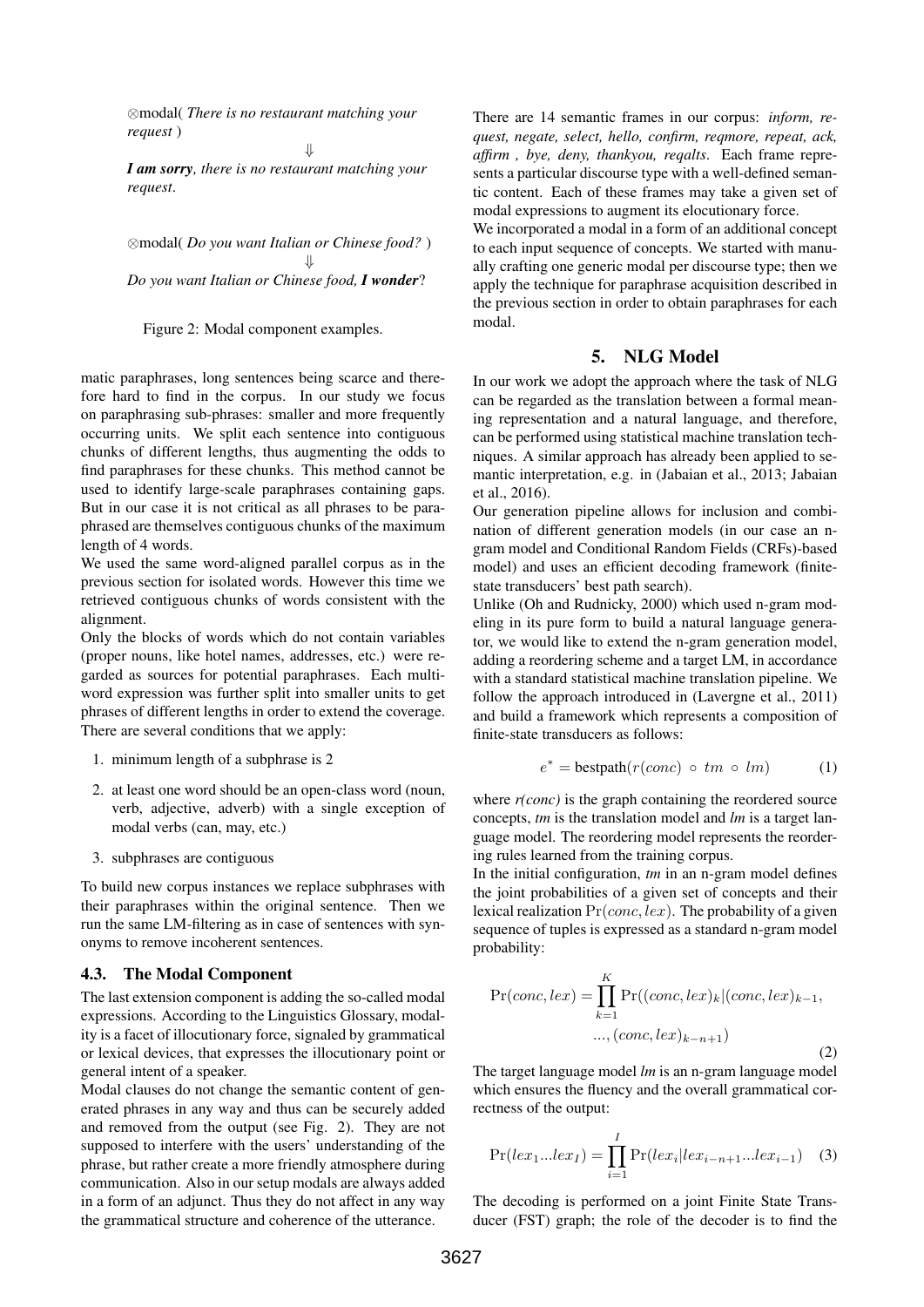| General           |        |
|-------------------|--------|
| Size in words     | 261085 |
| Size in sentences | 18755  |
| Number of tokens  | 598    |
| <b>Tokens</b>     |        |
| - nouns           | 276    |
| - verbs           | 165    |
| - adjectives      | 107    |
| - adverbs         |        |

Table 3: New corpus statistics (after extension).

highest scoring path in the graph which is supposed to be the best generation hypothesis according to the model. The interest of this approach is that it allows to combine a number of modules in a pipeline and to progressively refine a solution for the translation task at hand, see for instance (Jabaian and Lefèvre, 2013) for an application of this methodology to error correction of speech recognizer outputs.

A discriminative version of *tm* in the initial combination of transducers (presented in Equation 1) models the conditional probability of the lexical side given a set of concepts, i.e.  $Pr(lex|cone)$ . The conditional probability of the lexical realization given a concept can be modeled with CRFs. Thus the discriminative pipeline is obtained by replacing the original n-gram model with the CRF-based one.

Given matched sequences of observations  $x_1^L$  and labels  $y_1^L$ CRFs expresses the conditional probability of labels as:

$$
\Pr(x_1^L, y_1^L) = \frac{1}{Z(x_1^L; \theta)} \exp(\theta_T G(x_1^L, y_1^L)) \tag{4}
$$

The joint version of the pipeline, which integrates both ngram and CRFs, represents a composition of transducers which can be expressed as follows:

$$
e^* = \text{bestpath}(r(conc) \circ tm_1 \circ tm_2 \circ lm)
$$
 (5)

where  $tm_1$  is an n-gram model graph and  $tm_2$  is a graph containing CRF scores. This generation model is described in more details in (Manishina, 2016).

#### 6. Experiments and Human Evaluation

The integration of synonyms more than tripled the size of the training corpus: 11k sentences versus 3k in the original corpus. Further extension with paraphrases yielded additional 7.5k phrases raising the number of sentences in the final corpus to 18.7k and the number of unique tokens to 598 (Tables 3 and 4).

In order to validate our extension methodology we perform a human evaluation. Our goal is to examine the effect of corpus extension on the quality of user-system interaction and on the users' perception of system responses, specifically the responses produced by the system trained on the extended corpus. We split the participants (56) into three user groups — native speakers of English and non-native speakers. The non-native speakers group is further divided into an advanced and an intermediate level groups.

As shown in Figure 3 we present the users with 3 variants of the same sentence: one produced by a template-based generator (referred as *template* in Table 5), one produced by the NLG statistical model (presented in Section 5.) trained on the initial corpus (*initial c* in Table 5), and finally, one produced by the same statistical model trained on the extended corpus (*extended\_c* in Table 5). The users were asked to score each sentence according to 3 criteria: fluency, informativeness and naturalness/diversity, the last one being the targeted score for assessment of our corpus extension methodology. We also asked the users to rank the three sentences according to their personal preferences. The results are presented in Table 5.

Interestingly, according to the native users' assessments, the extended system is comparable in fluency to the template-based generator (4.15 vs 4.19) and is equivalent to the later in terms of naturalness, being at the same time slightly higher in informativeness. This is a noteworthy phenomenon: possibly, the difference in vocabulary might affect the perception of the overall informational content of the phrase for a native speaker. This contrasts with what we observed in the assessments of the non-native speakers, who sometimes dismiss extended system output as less natural and less fluent.

In general non-native speakers favor template-based outputs which use simple common vocabulary and structures. At the same time the equal distribution of the extended system rankings and 35% of phrases ranked as best outputs in the 'advanced group' might suggest that we may be dealing with occasional vocabulary 'strangeness' and not a systematic phenomenon.

On the contrary, native speakers give equal scores to templates and extended system output in terms of naturalness and fluency (due to their familiarity with non-common vocabulary). For example, comparing the outputs of templatebased (a) and extended (b) systems:

#### *(a) Art House hotel is a restaurant on Art Square serving English food near cinema.*

*(b) Art House hotel is an eating place on Art Square serving English dishes not far from movie house.*

non-native speakers show a manifest preference for the output (a) provided by the template-based system, while the native speakers score the output (b) considerably higher. We also noticed that in many cases the overall output perception affects all criteria at once in the non-native groups: if the output does not seem natural, it is almost automatically scored as less fluent and less informative.

The above discussion leads us to the conclusion that, different user backgrounds shape differences in judgments. This raises a question: should an NLG module be oriented towards a particular user group or should it be generic enough to target as many users as possible? Obviously it depends on the task at hand, the context and the general purpose of the system. International dialog systems, targeting nonnative speakers, might consider employing basic simple phrases which use standard English vocabulary, with no slang or local variations (like 'movie house' in the example above).

### 7. Conclusion

By means of synonym and paraphrase extraction techniques and modality insertions we have created an extended and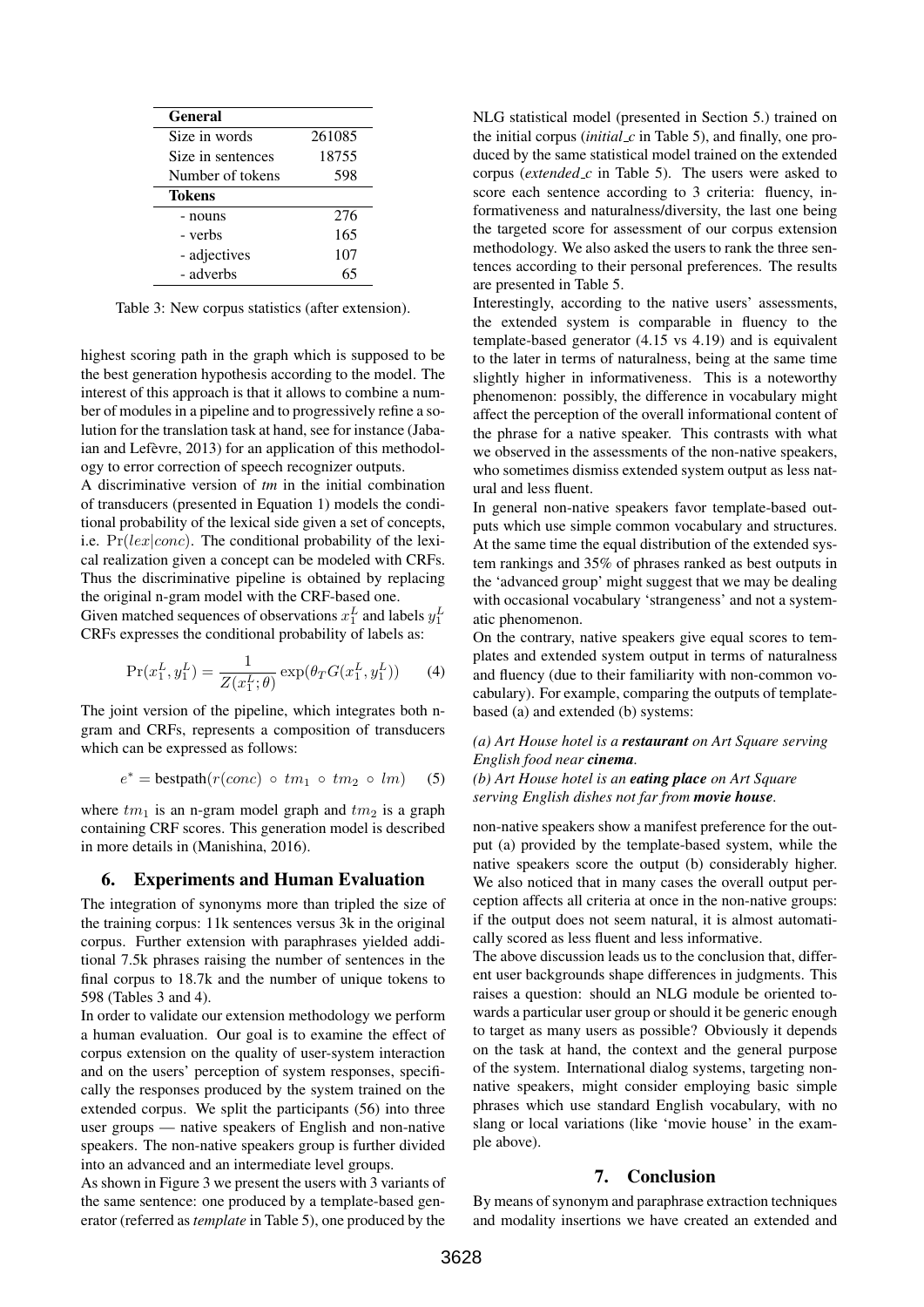**Meaning:** inform(name=none, pricerange=moderate, stars=4)

A. i am sorry but there is is no place in the moderate price range and has 4 stars

| Fluency $\mathbf{\Theta}$ :         | 1.02.03.04.05.0 |
|-------------------------------------|-----------------|
| Informativeness $\mathbf{\Theta}$ : | 1.02.03.04.05.0 |
| Naturalness $\mathbf{\Theta}$ :     | 1.02.03.04.05.0 |

B. i am sorry but there is is no place with 4 stars in the moderate price range

| Fluency $\mathbf{\Theta}$ :     | 1.02.03.04.05.0 |
|---------------------------------|-----------------|
| Informativeness $\Theta$ :      | 1.02.03.04.05.0 |
| Naturalness $\mathbf{\Theta}$ : | 1.02.03.04.05.0 |

c. unfortunately there is no spot in the moderate price range with 4 star

| Fluency $\mathbf{\Theta}$ : | 1.02.03.04.05.0 |  |  |  |
|-----------------------------|-----------------|--|--|--|
| Informativeness <b>0</b> :  | 1.02.03.04.05.0 |  |  |  |
| Naturalness <b>O</b> :      | 1.02.03.04.05.0 |  |  |  |

(a)

## Please rank the sentences according to your preferences:

|   | 1 | 2 | 3 |  |
|---|---|---|---|--|
| Α | О | 0 | O |  |
| В | 0 | 0 | O |  |
| С | O | O | ○ |  |

**Next** 

(b)

Figure 3: Evaluation interface: (a) scoring and (b) ranking.

diverse NLG training corpus which can be used not only for training other NLG models, but also in language understanding and other NLP domains. Apart from the modal component, which is language- and task-specific, all the steps in corpus extension are automatic and do not require any human intervention (except for the evaluation); they can be used to enrich the training corpus in any domain and any language.

0

Integration of synonyms into the training corpus is a simple, yet an effective solution which has not been fully explored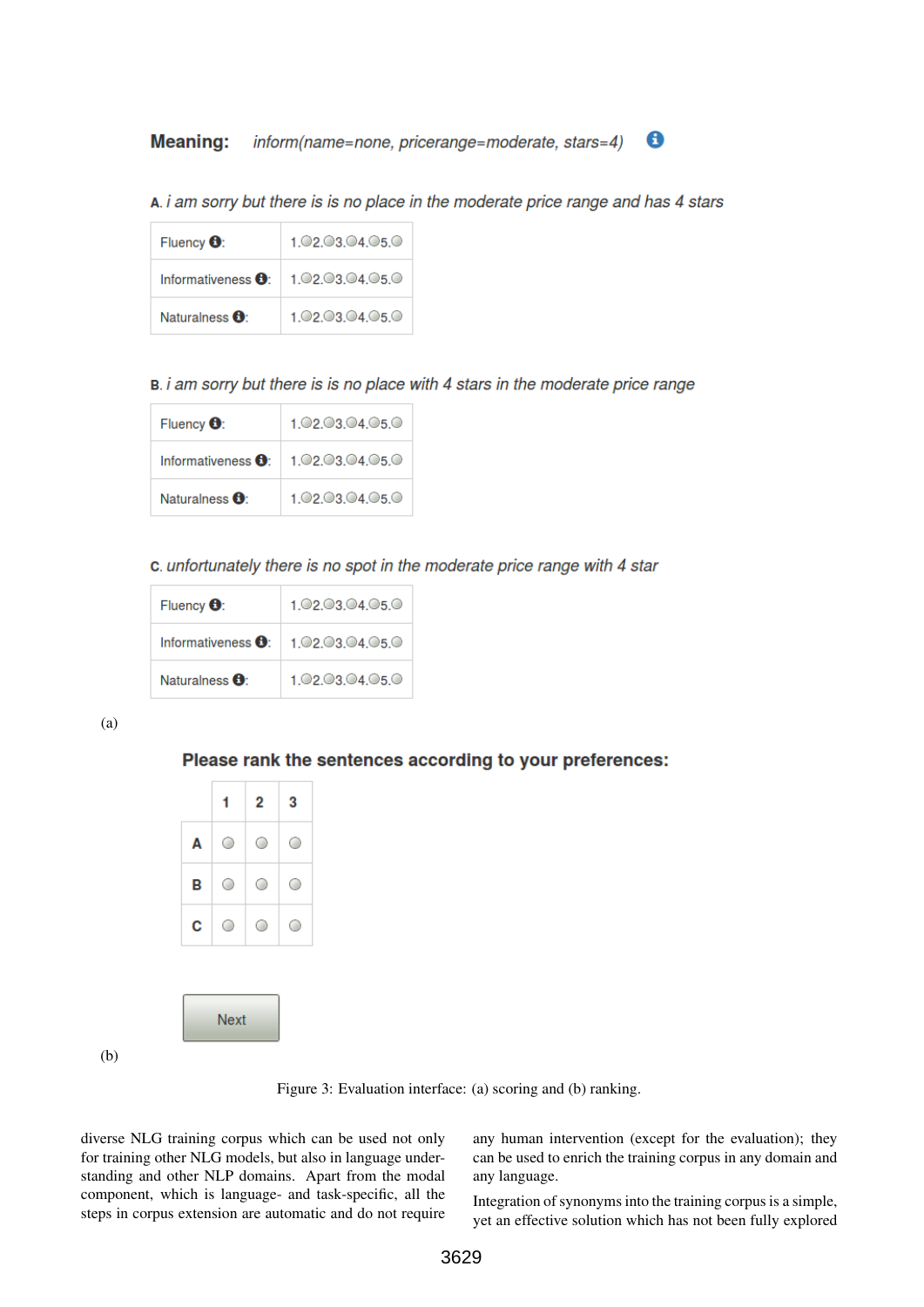| <b>Extension procedure</b>             | <b>Number of sentences</b> | Number of tokens |
|----------------------------------------|----------------------------|------------------|
| Initial corpus                         | 3151                       | 486              |
| Extended corpus (synonyms)             | 11175                      | 589              |
| Extended corpus (synonyms+paraphrases) | 18755                      | 598              |

Table 4: Corpus statistics after extension: synonyms and paraphrases.

and applied to NLG up to now. Paraphrasing is a wellknown technique largely used in NLG domain for corpus extension (usually with resort to crowd-sourcing or manual paraphrasing), yet it is also very effective and less expensive when implemented as an automatic process which does not require human intervention.

Paraphrasing parts of a phrase, and not the entire phrase, creates smaller reusable subphrases, thus allowing for different combinations of subphrases, which in turn adds more variability and further augments the size of the training corpus. As human evaluation showed, training a statistical NLG model on the extended corpus generates outputs that are more diverse and appealing to native speakers. Nevertheless the scope of the system (in terms of end-user coverage) should also be taken into consideration when building the training corpus, specifically when this scope includes non-native speakers.

### 8. Acknowledgments

This work is partially funded by the ANR MaRDi project (ANR CONTINT 2012 ANR-12-CORD-0021).

### 9. Bibliographical References

- Bannard, C. and Callison-Burch, C. (2005). Paraphrasing with bilingual parallel corpora. In *Proceedings of the 43rd Annual Meeting on Association for Computational Linguistics*, pages 597–604. Association for Computational Linguistics.
- Barzilay, R. and McKeown, K. R. (2001). Extracting paraphrases from a parallel corpus. In *Proceedings of the 39th Annual Meeting on Association for Computational Linguistics*, pages 50–57. Association for Computational Linguistics.
- Barzilay, R., McKeown, K. R., and Elhadad, M. (1999). Information fusion in the context of multi-document summarization. In *Proceedings of the 37th annual meeting of the Association for Computational Linguistics on Computational Linguistics*, pages 550–557. Association for Computational Linguistics.

Fellbaum, C. (1998). *WordNet*. Wiley Online Library.

- Freitag, D., Blume, M., Byrnes, J., Chow, E., Kapadia, S., Rohwer, R., and Wang, Z. (2005). New experiments in distributional representations of synonymy. In *Proceedings of the Ninth Conference on Computational Natural Language Learning*, pages 25–32. Association for Computational Linguistics.
- Jabaian, B. and Lefèvre, F. (2013). Error-corrective discriminative joint decoding of automatic spoken language transcription and understanding. In *INTERSPEECH*, pages 2718–2722.
- Jabaian, B., Besacier, L., and Lefèvre, F. (2013). Comparison and combination of lightly supervised approaches for

language portability of a spoken language understanding system. *Audio, Speech, and Language Processing, IEEE Transactions on*, 21(3):636–648.

- Jabaian, B., Lefèvre, F., and Besacier, L. (2016). A unified framework for translation and understanding allowing discriminative joint decoding for multilingual speech semantic interpretation. *Computer Speech & Language*, 35:185–199.
- Koehn, P. (2005). Europarl: A parallel corpus for statistical machine translation. In *MT Summit*.
- Lavergne, T., Crego, J. M., Allauzen, A., and Yvon, F. (2011). From n-gram-based to crf-based translation models. In *Proceedings of the Sixth Workshop on Statistical Machine Translation*, pages 542–553. Association for Computational Linguistics.
- Mairesse, F. and Young, S. (2014). Stochastic language generation in dialogue using factored language models. *Computational Linguistics*, 40(4):763–799.
- Manishina, E. (2016). *Data-driven Natural Language Generation Using Statistical Machine Translation and Discriminative Learning*. Ph.D. thesis, University of Avignon.
- Marton, Y., Callison-Burch, C., and Resnik, P. (2009). Improved statistical machine translation using monolingually-derived paraphrases. In *Proceedings of the 2009 Conference on Empirical Methods in Natural Language Processing: Volume 1-Volume 1*, pages 381–390. Association for Computational Linguistics.
- Mikolov, T., Sutskever, I., Chen, K., Corrado, G. S., and Dean, J. (2013). Distributed representations of words and phrases and their compositionality. In *Advances in neural information processing systems*, pages 3111– 3119.
- Mitchell, M., Redmond, W., Bohus, D., and Kamar, E. (2014). Crowdsourcing language generation templates for dialogue systems. *Proceedings of the International Conference on Natural Language Generation and the Special Interest Group on Discourse and Dialogue*, page 16.
- Murata, M., Kanamaru, T., and Isahara, H. (2005). Automatic synonym acquisition based on matching of definition sentences in multiple dictionaries. In *Computational Linguistics and Intelligent Text Processing*, pages 293–304. Springer.
- Oh, A. H. and Rudnicky, A. I. (2000). Stochastic language generation for spoken dialogue systems. In *Proceedings of the 2000 ANLP/NAACL Workshop on Conversational systems-Volume 3*, pages 27–32. Association for Computational Linguistics.
- Sandhya, S. and Chitrakala, S. (2011). Plagiarism detection of paraphrases in text documents with document